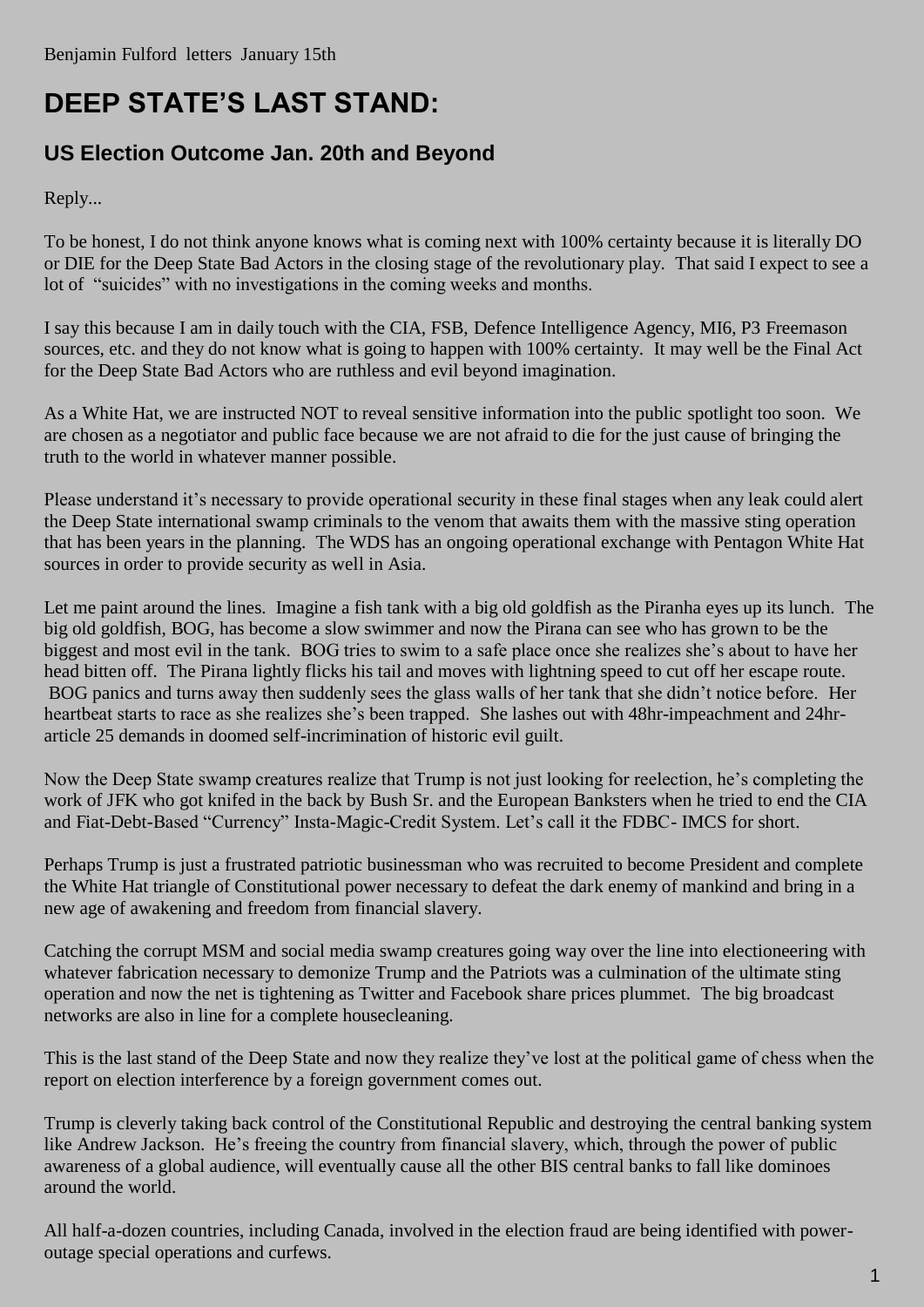When all is said and done as a proud Canadian who has travelled and lived throughout the entire area, I still envision a unified America from North to South in one landmass brother-sisterhood of cooperation through the exchange of goods and services for mutual benefit.

But still, the closing act of the revolutionary play has time left to feature Pelosi's closet being opened with the investigation announced Jan. 6th into her father, initiated by JFK. It's starting to look like Trump will follow what JFK tried to do and finish the job.

One scenario could have the internationally-coordinated Biden election fraud revealed before Jan. 20th, which under the Executive Order of 2018 would make the election null and void and bring in an interim military government. This patriotic military government, operating under the laws and rules of the Constitution, would finally have a chance to look at all the "MSM nonexistent" election fraud. During an interim period, military tribunals will expose the right and left Deep State swamp criminals and a new political party emerges – Great America.

On March 1st the investigation in the 2020 election fraud is concluded and the actual results are certified. On March 4th Trump is inaugurated as the 1st president of the United States of America Republic. It's really a shame but due to the China Virus, the U.S. Corporation and the ol' Federal Reserve Bank both declare bankruptcy and all debts die with them.

In one quantum computer scenario, Trump picks John. Jr. as VP after Pence goes quietly into the night and avoids child murder charges. A new Great America Party wins as Trump becomes the first President of the United States Republic of America on March 4th. John Jr. is elected for 8 years following Trump to complete the transformation of the present-day U.S., which reverberates throughout the global economy, ushering in a new age of universal awakening and harmony with the environment, finally allowing colonial expansion into the universe.

Another scenario might feature a 70% purge of the Deep State Actors in the Senate and House, facilitating a November 3rd, 2021 Senate, and House elections using paper ballots. The shocking revelations of the Cabal's U.S. political and global crime syndicate spawn a worldwide phenomenon of awakening. This is the result of weeks of military tribunal evidence shown worldwide over the Emergency Alert System and all nationalized media found guilty of electioneering on behalf of a foreign power in a federal election, in violation of the 2018 EO.

It's now public that Pelosi's laptop data got retrieved during the staged event on Jan. 6th. And I suspect it's no coincidence that Trump delayed his speech by one hour to make sure it would be distinguishable that his supporters were still listening at the rally, at the same time Antifa bused-in-with DC police escort, caught on video antagonists dressed up in Trump supporter gear with Confederate flags per script, stormed the Capitol. Credit to Soros Jr. who has a budget for good insurrection-OP scriptwriters.

The Trump Sting operation is in the closing stages of a historic transformation into the next evolution of the planet with a financial system that doesn't burden the worker with unnecessary interest on the fiat money supply created as the virtual world "money of account" credit debt, to be paid with real-world "money of exchange" compound interest. Those not familiar with the power of compound interest as a financial tool please Google it at your own risk.

Having said that, based on everything I am hearing, we are dealing with a group that is above the level of visible governments. This group is headquartered in Switzerland. They planned this ongoing COVID 19 campaign at least as far back as 2012. They want to reduce the world's population by 90% and enslave the rest.

The problem is that they have control over most of the visible leaders on Earth through a combination of bribery, brainwash, and blackmail. This means we need to remove the heads of state for most of the G7 countries in order to deal with this. My understanding is that this process is underway but the problem is so many people have been conditioned into following orders that we need to let the current system collapse further before it will be possible to reboot it.